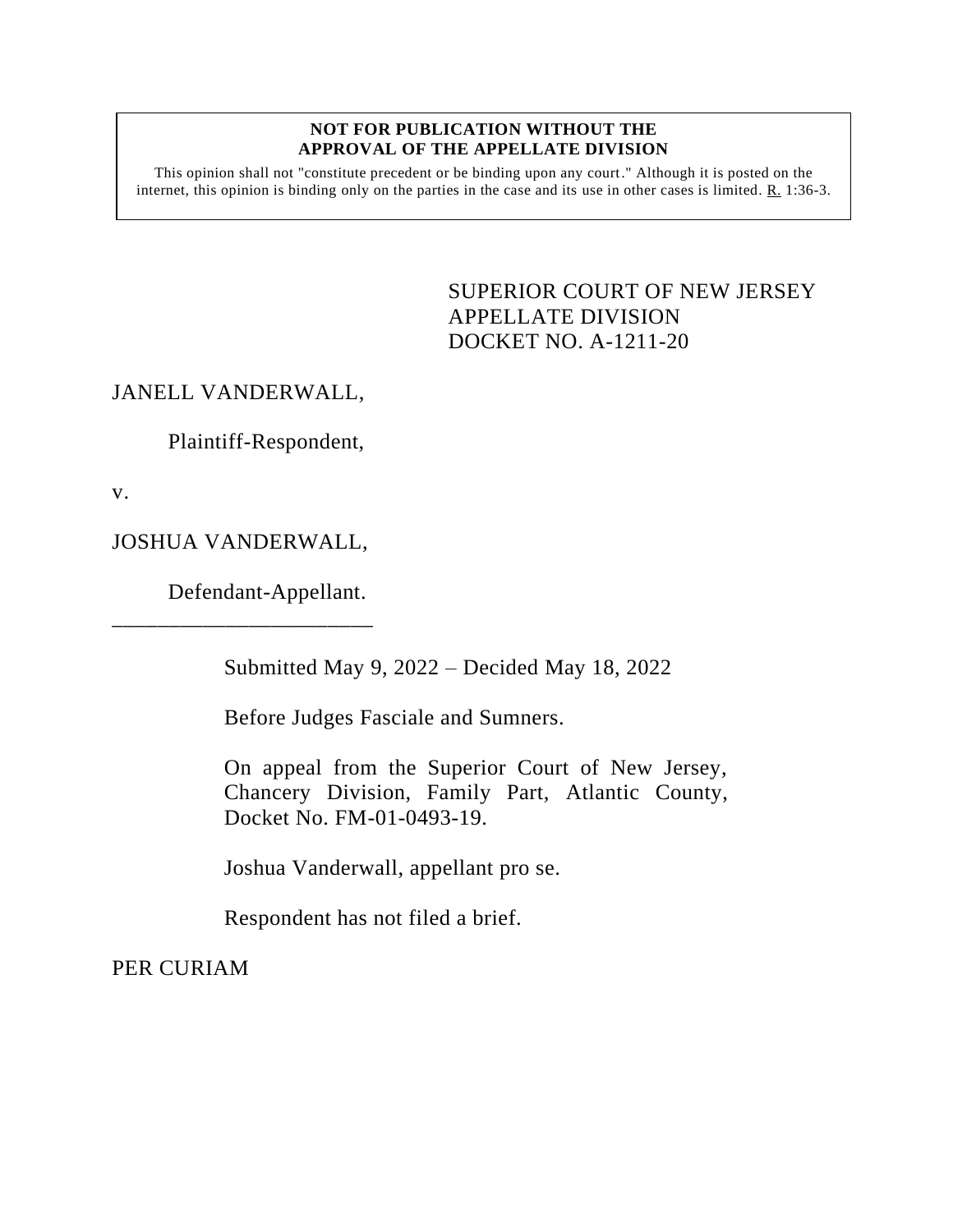Defendant appeals from a December 10, 2020 final judgment of divorce (FJOD). Plaintiff filed her divorce complaint in January 2018. 1 Defendant did not comply with discovery requests and the judge struck defendant's answer and dismissed defendant's counterclaim. Defendant's status remains in default. Plaintiff's counsel filed a motion on notice seeking the FJOD, which led to a Zoom hearing on December 10, 2020—defendant did not attend. The judge treated the proceeding as a default judgment hearing. The judge accepted the proposed FJOD but only after evaluating on the merits the pending issues, including equitable distribution of property.

Defendant primarily argues that the judge violated his constitutional rights by conducting the proceeding without his presence. Before the hearing that led to the FJOD, defendant did not move to vacate the order suppressing/dismissing his pleadings. By not doing so, his answer and counterclaim remain suppressed and dismissed. After the Zoom hearing, defendant did not move to vacate the FJOD. Although the judge was within his discretion under Rule 5:5-10, on this record, we decline to assess the merits of defendant's appeal, which we dismiss without prejudice.

<sup>&</sup>lt;sup>1</sup> Plaintiff did not file an appellate brief.